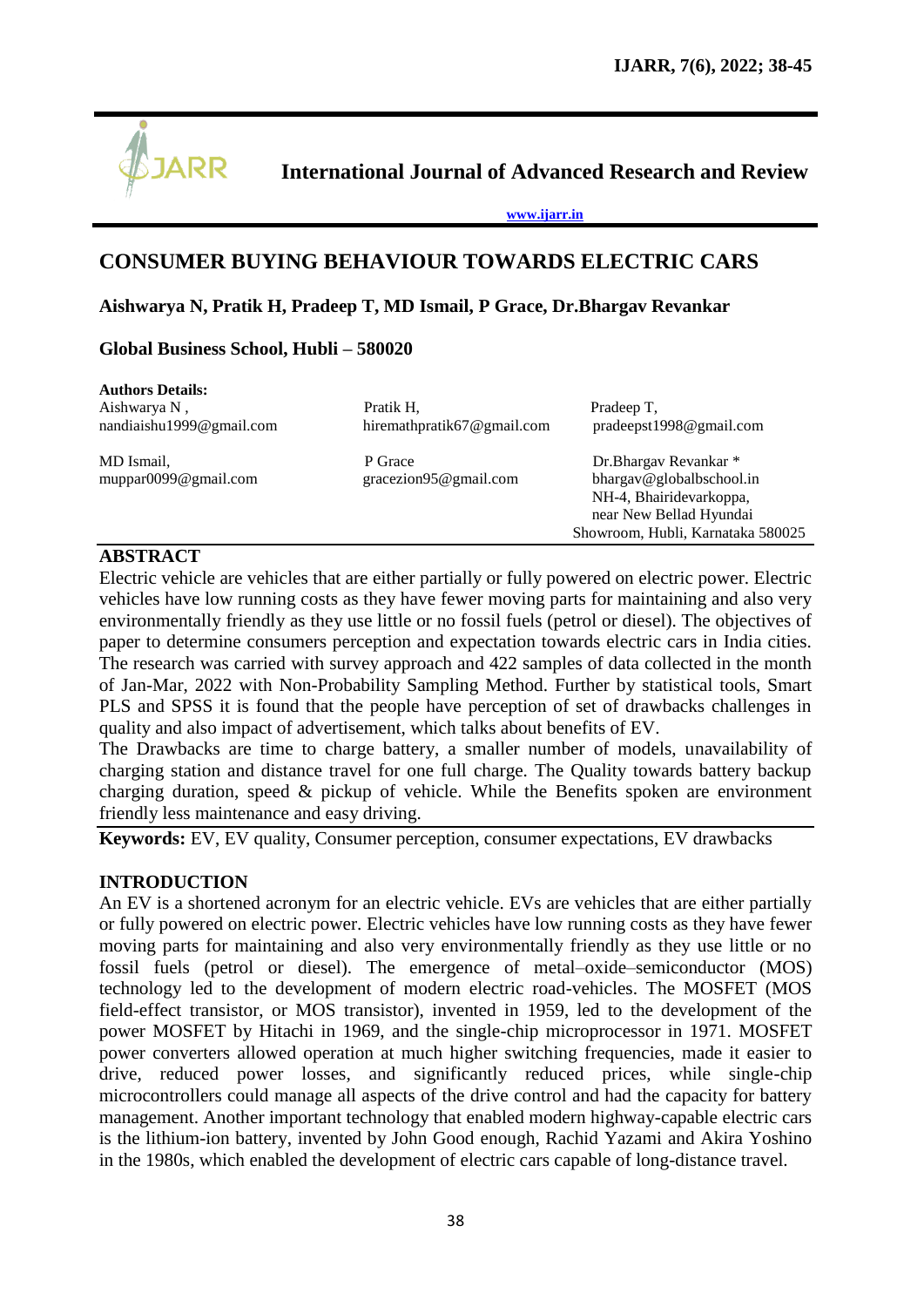#### **Higher Efficiency**

Electric cars have higher energy efficiency than fossil-fuel-burning models. A vehicle's energy efficiency is the amount of energy it gets from a fuel source. Battery-powered electric vehicles are known to benefit from an energy efficiency of up to 62 percent, which simply means that a high amount of electric energy is converted into the power source of the vehicle. In comparison, fossil fuel- powered vehicles do not have an energy efficiency of more than 21 percent.

#### **Zero tailpipe emissions**

One of the biggest advantages of electric cars is zero tailpipe emissions. This is a huge advantage as EVs lead to a sizeable cut in vehicular pollution. However, it's worth mentioning here that before one calculates the pollution a car causes, it's essential to know the source of electricity that was used for charging the batteries. An electric car battery charged through electricity produced in a thermal plant pretty much defeats the purpose of the EV.

#### **High performance and low maintenance**

A characteristic of electric cars is that they produce the maximum torque right from the word go. What this means is that the driver benefits from a strong surge of pulling power as soon as he steps on the gas. This makes the EVs a lot of fun as they offer their users with a very strong acceleration as compared to an ICE- powered vehicle of a similar category. Electric cars are also quite easier to maintain as they have less number of moving parts. However, this also depends on the market where a particular EV is sold. In the scenario, EVs have just started getting noticed, and as technology would get cheaper only with increased adoption, maintaining an EV could even turn out to be slightly more expensive than a regular car.

#### **Electric Cars Travel Less Distance**

Most petrol and diesel cars on sale in the country offer a driving range of anywhere between 500-700 km on a full tank. On the other hand, even the best of electric cars sold in India won't clock more than 400 km on a single charge. What makes it even worse is the range anxiety. With a really limited number of charging stations available in India, the drivers of electric cars subconsciously stay anxious about running out of battery power without a charging station in sight. Hence, electric cars are less suitable for long road trips.

#### **Electric cars take longer to "refuel"**

It doesn't take any more than a couple of minutes to completely fill the fuel tank of petrol or a diesel vehicle. On the other hand, even with the availability of fast chargers, it takes at least 30 minutes to achieve an 80 percent charge. Charging through a standard charger can take up to 8 hours to completely replenish the battery. Now, this is something that comes across as a major limiting factor for electric cars. All owners will not only have to install an electric charger at home but even carry a fast charger along on longer trips to ensure quick charging in case the battery runs dry.

#### **Electric cars are more expensive**

Currently, the battery packs are among the most expensive parts of any electric car. While battery technology has come a long way in the last few years, and it's predicted that these batteries will cost a lot lesser in the future, in the current scenario, the electric version of any car costs a lot more than the regular ICE- powered version. This has turned out to be a major discouragement for many who wish to purchase an EV but are put off by the high purchase price. Thankfully, the governments of various states are realizing the advantages of having electric cars on the roads and are hence providing subsidies to make them more interest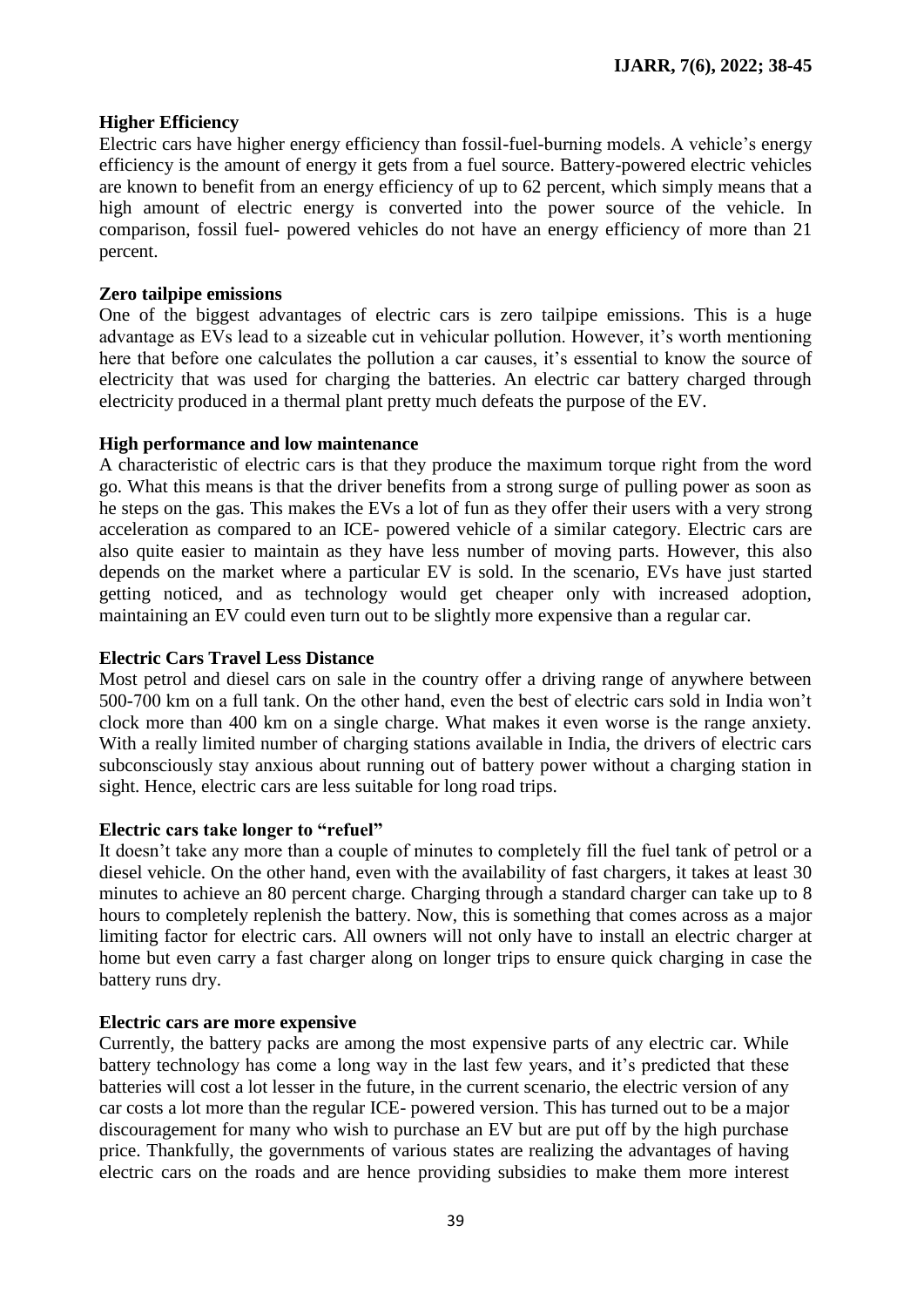propositions. However, even after accounting for the subsidies, the EVs end being a pretty expensive proposition.

### **OBJECTIVES FOR STUDY**

- To determine consumers perception and expectation towards electric cars in India
- To study the willingness of consumers to purchase electric cars

### **LITERATURE REVIEW**

**Omkar, Shweta and Arloph (2020)** in their study we found that consumers are willing to consider EVs as their future purchase option, if proper infrastructure is available and limitation in boosting consumer confidence to purchase EV are Initial cost of purchase, a smaller number of charging stations and the time required to recharge the battery.

**BoqiangLin WeiWu (2020)** in their study we found that attitude factors such as, price acceptability, government subsidies, vehicle performance, environmental concerns, and demographic characteristics such as gender, age and marital status have significant impact on respondents' willingness to purchase electric vehicles. **Nanthi Suthikarnnarunai (2019)** in this study we found that key factors influencing consumer's purchase intention are Finance factors, Technological factors, Infrastructure factors and Policy Mechanism factors.

**Manar Ramadan (2019)** in this study we found environmental concerns, subjective norms, cognitive status, incentive policies, and product perception all have significant positive effects on consumers' intentions to purchase EVs **Maqsood H. Shaikh, Aijaz A. Sharma, Ravishankar (2020)** in this study we found that the significant effects of the theory-ofplanned-behavior variables and environmental concern on EV technology purchase intention.

The present study provides theoretical contributions and policy guidelines concerning (high vs. low)-sensitivity consumer attitudes toward EV technology that marketers and automobile manufacturers can make use of when designing and strategizing their pricing strategies.

**Jason Wai Chow Lee, Yet Mee Lim (2020)** in this study we found that attitude towards advertising moderated the relationship between environmental knowledge and electric vehicles purchase intention. In addition, female consumers were found to have higher electric vehicle purchase intention than male consumers.

### **Laxmi Prasad Ghimire, Prakash Aryal (2021)**

The lack of charging stations, relatively higher purchase price of EVs and poor long-term planning and goal setting were ranked as the top three barriers against EV.

### **RESEARCH METHODOLOGY**

### **Title: Consumer buying behaviour towards electric cars**

### **RESEARCH OBJECTIVE**

- To determine consumers perception and expectation towards electric cars in Hubli Dharwad
- To study the willingness of consumers to purchase electric cars

### **Research Approach:** Survey method

**Type of Research:** Descriptive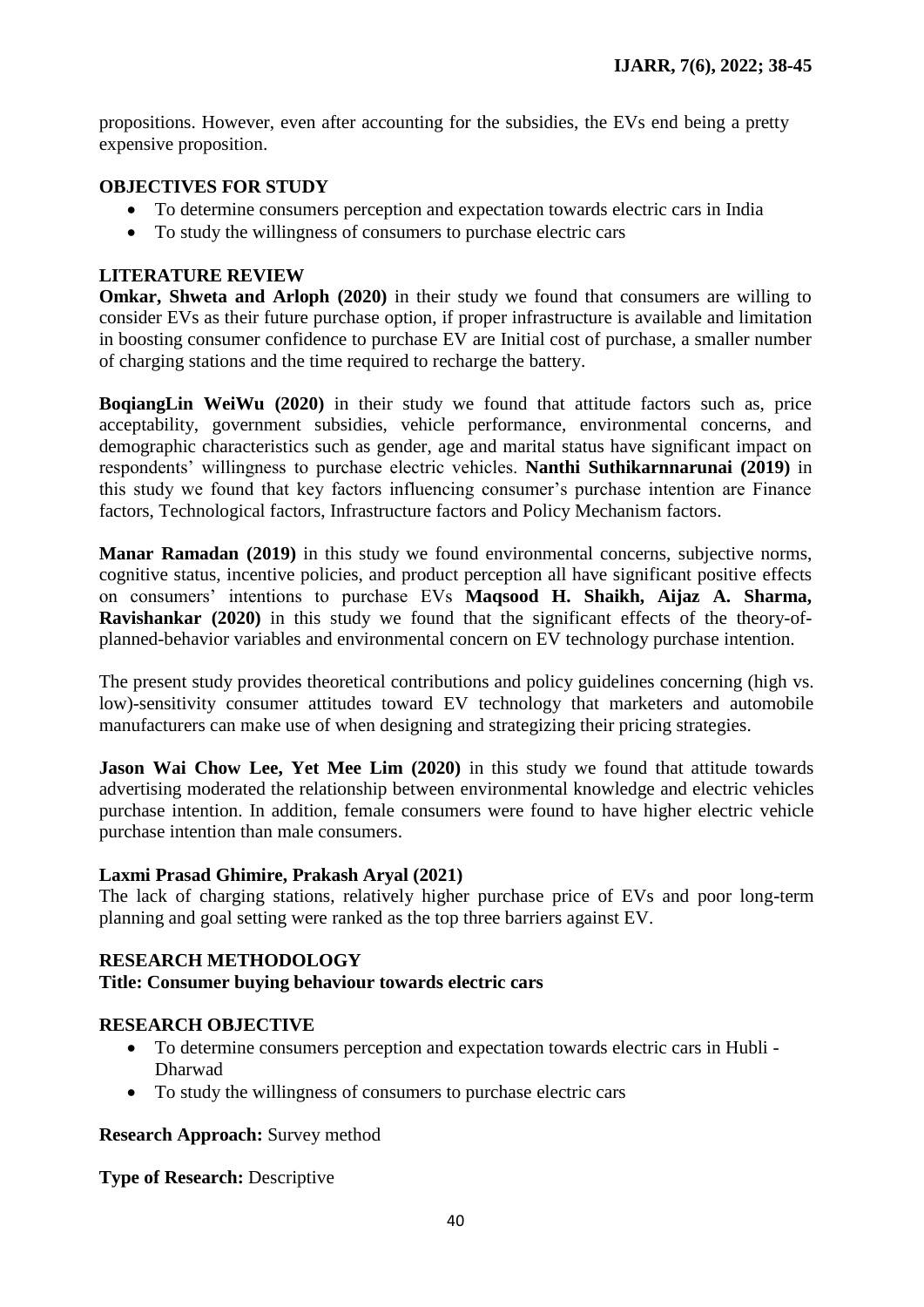#### **Data Collection Approach**

- a) Primary Data: Collecting through prospective customers
- b) Secondary Data: Secondary data was collected with the help of various online websites.

**Sampling Method:** Non-Probability Sampling Method, Convenience Sampling

**Location:** Hubli-Dharwad

**Sample size:** 422

**Analytical tools:** Smart PLS and SPSS

### **DATA ANALYSIS**

|                                   |                      | Frequency | <b>Percent</b> |
|-----------------------------------|----------------------|-----------|----------------|
|                                   | Less than 25         | 208       | 49.4           |
|                                   | $26 - 35$            | 133       | 31.6           |
| Age Group                         | $36 - 45$            | 66        | 15.7           |
|                                   | $46 - 55$            | 14        | 3.3            |
|                                   | Total                | 421       | 100.0          |
|                                   | Male                 | 233       | 55.3           |
| Gender                            | Female               | 188       | 44.7           |
| Group                             | Total                | 421       | 100.0          |
|                                   | <b>Below 3 Lakhs</b> | 135       | 32.1           |
| Year                              | $3 - 5$ Lakhs        | 219       | 52.0           |
| Income                            | 5-10 Lakhs           | 67        | 15.9           |
|                                   | Total                | 421       | 100.0          |
| Future plan<br>to buy a EV<br>car | Yes                  | 338       | 80.3           |
|                                   | No                   | 83        | 19.7           |
|                                   | Total                | 421       | 100.0          |

### **Interpretation**

The demographic profile of table reveals that respondents are from all age groups, hence sample is equally proportional and normal in nature, The sample is equally distributed by male and female samples. We can also observe that respondents of all income levels and they are normally distributed. We have the sample with future EV car plan of about 80%. So, in total the sampling is normal and good data for further data analysis.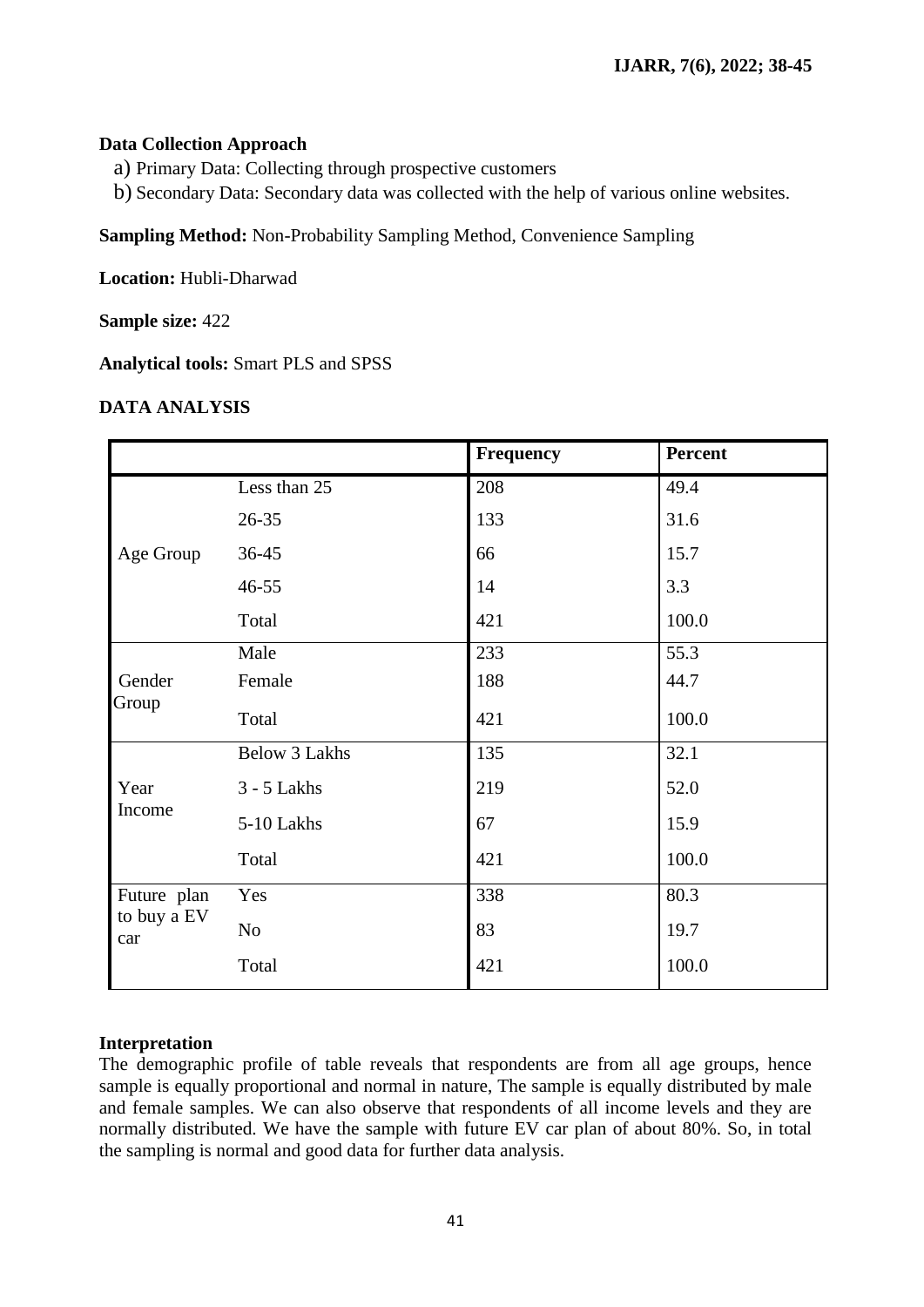

People who buy EV cars are about 13.9% ( $r^2$  value), The influence factors are: drawbacks by 18.7%, challenges by  $-0.93\%$ , quality by  $-27.4\%$ , advertisement by  $-1.29\%$  benefits by  $-$ 0.29%.

**1. Drawbacks:** Among the drawbacks D1 indicates time to charge battery and it is contributing 77.4%, D2 indicates less number of models and it is contributing 69.5%, D3 indicates unavailability of charging station and it is contributing 67.4%, D4 indicates distance travel for one full charge and it is contributing 81.6%.

**2. Challenges:** In the challenges C1 indicates Limited driving range and it is contributing 70.8%, C2 indicates High cost and it is contributing 80.2%, C3 indicates lack of service option and it is contributing 51.3%, C4 indicates battery issues and it is contributing 64.2%.

**3. Quality:** In the quality Q1 indicates model and it is contributing 70.2%, Q2 indicates battery backup and it is contributing 69.3%, Q3 indicates battery charging duration and it is contributing 53.6%, Q4 indicates speed of vehicle and it is contributing 67 %, Q5 indicates pickup and it is contributing 71.6%.

**4. Advertisement:** In the advertisement A1 indicates television and it is contributing 68.6%, A2 indicates newspapers and it is contributing 64.9%, A3 indicates magazines and it is contributing 77.7%, A4 indicates print ads and it is contributing 68.5%, A5 indicates Facebook and it is contributing 75.9%, A6 indicates Instagram and its contributing 73.6%, A7 indicates twitter and it is contributing 75.6%.

**5. Benefits:** In the benefits B1 indicates environment friendly and it is contributing 82.2%, B2 indicates high performance and it is contributing 65.9%, B3 indicates less maintenance and it is contributing 84.2%, B4 indicates easy driving and it is contributing 55.7%.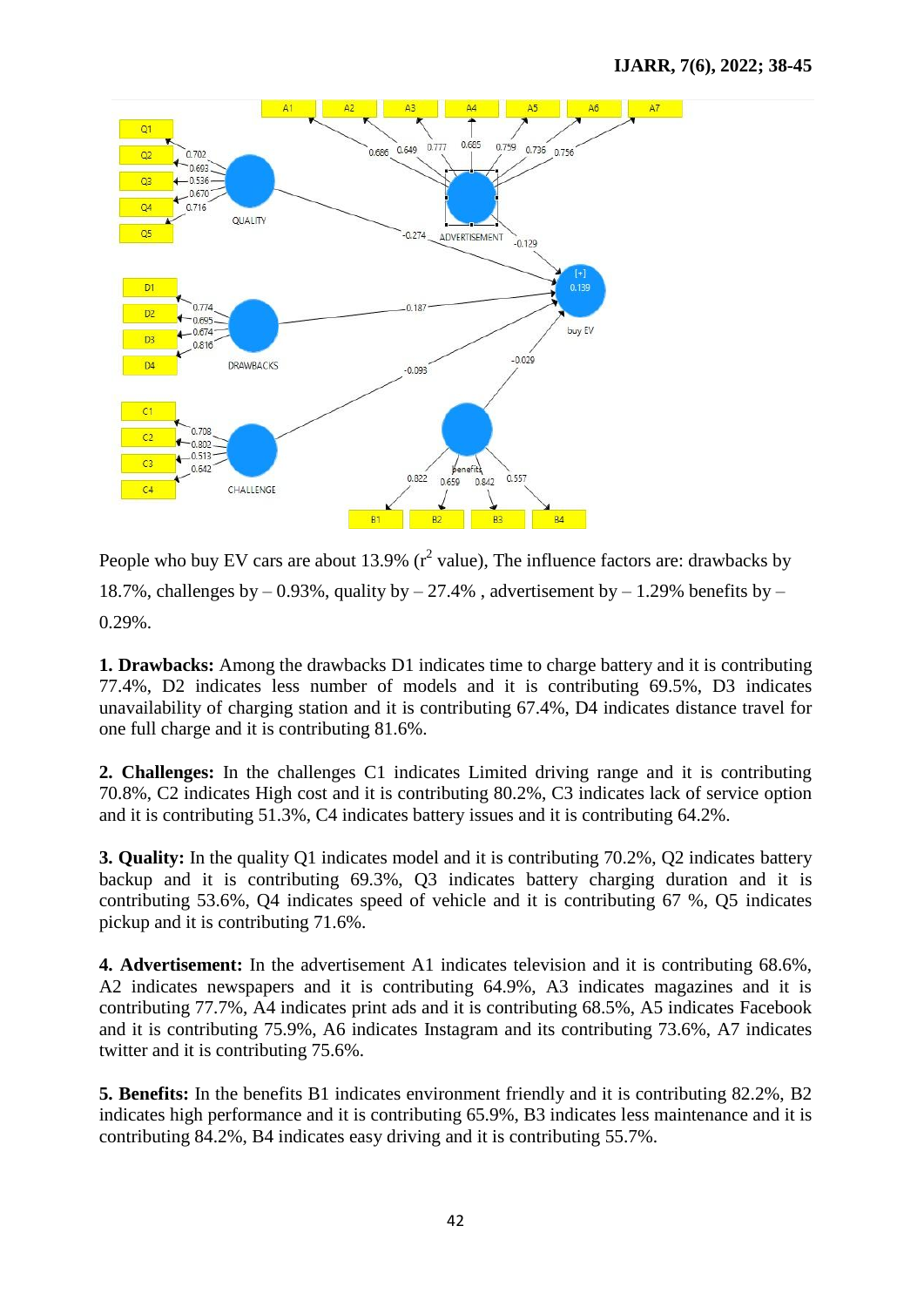| H<br>Matrix<br>匪 | Cronbach's Alpha | 驛<br>¦¦‡i<br>rho_A | <b>Composite Reliability</b> | 驛              | Average Variance Extracted (AVE) |
|------------------|------------------|--------------------|------------------------------|----------------|----------------------------------|
|                  | Cronbach's Al    | rho A              | Composite Rel                | Average Varian |                                  |
| ADVERTISEMENT    | 0.855            | 0.881              | 0.884                        | 0.522          |                                  |
| <b>CHALLENGE</b> | 0.614            | 0.656              | 0.765                        | 0.455          |                                  |
| <b>DRAWBACKS</b> | 0.732            | 0.745              | 0.830                        | 0.551          |                                  |
| <b>QUALITY</b>   | 0.704            | 0.709              | 0.798                        | 0.444          |                                  |
| benefits         | 0.729            | 0.799              | 0.816                        | 0.533          |                                  |
| buy EV           | 1.000            | 1.000              | 1.000                        | 1.000          |                                  |

#### **Construct Reliability and Validity**

The model is fit with respect to Cronbach's Alpha values which is greater than 0.7 except challenge and quality (0,614) which can be ignored through aggregation.

| <b>Rotated Component Matrix</b> |  |  |  |
|---------------------------------|--|--|--|
|---------------------------------|--|--|--|

|                            | <b>Component</b> |      |
|----------------------------|------------------|------|
|                            | 1                | 2    |
| Model                      | .780             | .320 |
| <b>Battery Backup</b>      | .131             | .814 |
| charging<br><b>Battery</b> | .741             |      |
| duration                   |                  |      |
| Speed of Vehicle           | .243             | .881 |
| Pick up                    | .752             | .167 |

Extraction Method: Principal Component Analysis.

Rotation Method: Varimax with Kaiser Normalization.

a. Rotation converged in 3 iterations.

From above analysis which is done using extraction method with respected to quality of EV cars we find that majority of the people likes Model which is 0.780 and followed by Pick up which is 0.881.

#### **Component Matrix**

|                                     | Component |
|-------------------------------------|-----------|
|                                     |           |
| Time to charge battery              | .757      |
| Less number of models               | .735      |
| Unavailability of charging stations | .752      |
| Distance travel for one full charge |           |

Extraction Method: Principal Component Analysis.

a. 1 components extracted.

From the above analysis to understand the drawbacks of EV cars, it is found that majority of the people feel Distance travel for one full charge (0.777) followed by Time to charge battery which is 0.757.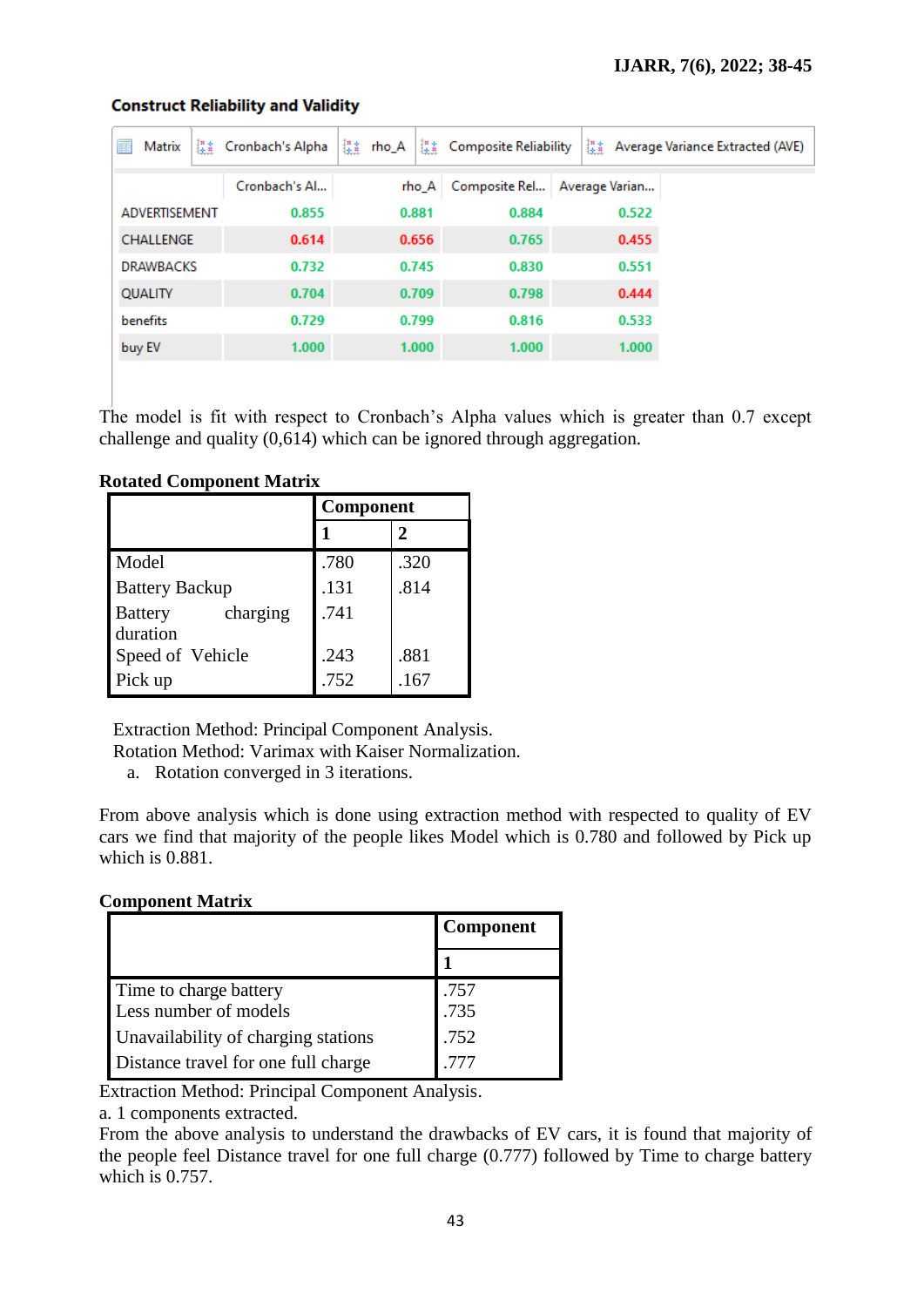### **Component Matrix**

|                         | Component |
|-------------------------|-----------|
|                         |           |
| Limited driving range   | .783      |
| High cost               | .649      |
| Lack of service options | .730      |
| <b>Battery</b> issues   | .709      |

Extraction Method: Principal Component Analysis.

a. 1 components extracted.

With respect to Challenges to purchase an EV cars, we have component matrix table, which reveals that majority of the people feel: Limited driving range (0.783) followed by Lack of service options (0.730) are the major challenges.

### **Component Matrix**

|            | Component |  |
|------------|-----------|--|
|            |           |  |
| Television | .763      |  |
| Newspapers | .697      |  |
| Magazines  | .826      |  |
| Print Ads  | .802      |  |

Extraction Method: Principal Component Analysis.

a. 1 components extracted.

Influence of advertisement to buy an EV car are from Magazines (0.826) followed by Print Ads(0.802).

### **Component Matrix**

|           | Component |
|-----------|-----------|
|           |           |
| Facebook  | .826      |
| Instagram | .731      |
| Twitter   | .757      |
|           |           |

Extraction Method: Principal Component Analysis.

a. 1 components extracted.

The influencing of social media to buy an EV car majorly because of Facebook (0.826) followed by Twitter (0.731).

## **FINDINGS**

### **The Drawbacks**

Social media will influence the buyer with benefits of having EV, though the drawbacks are time to charge battery, a smaller number of models, unavailability of charging station and distance travel for one full charge.